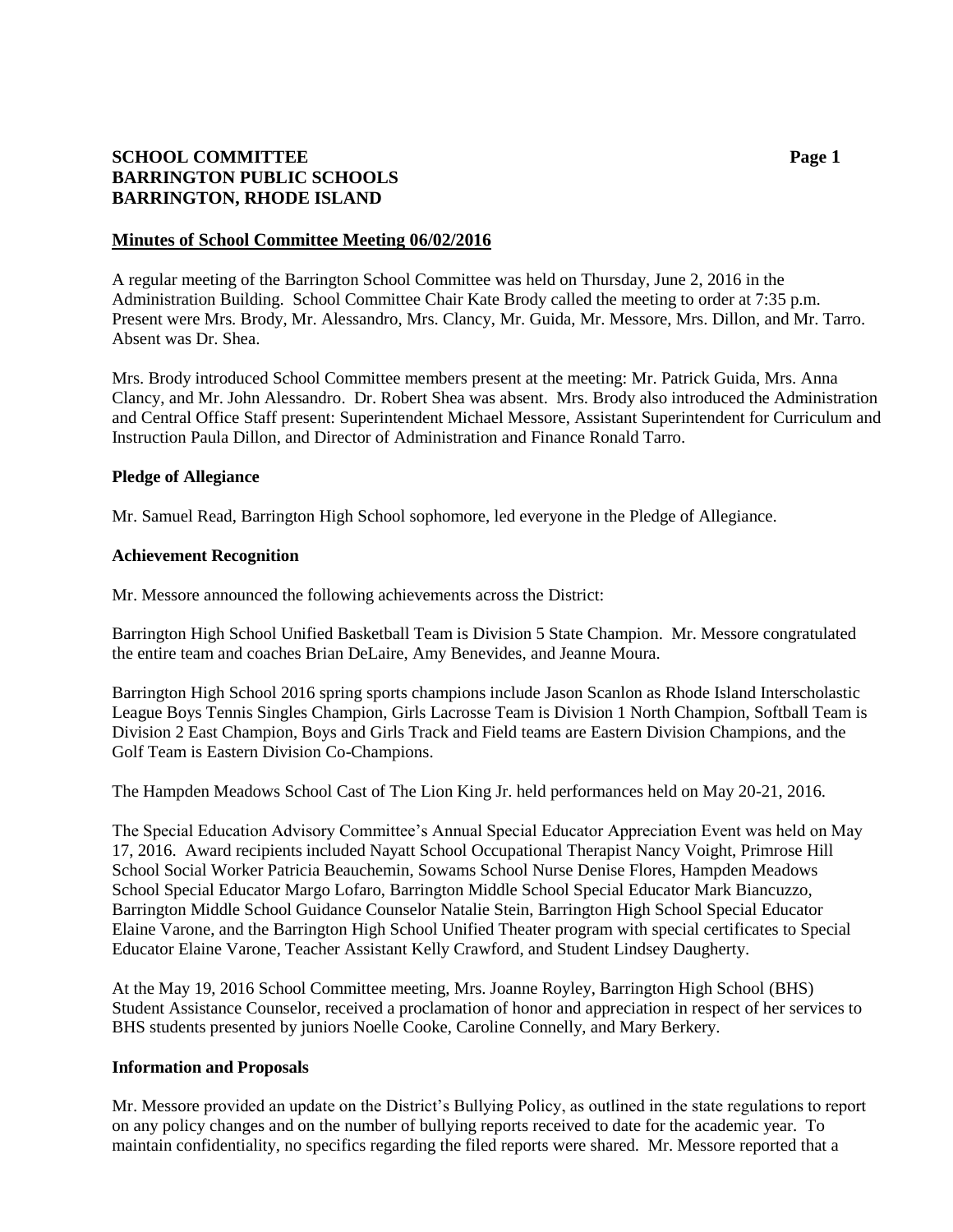# **SCHOOL COMMITTEE Page 2 BARRINGTON PUBLIC SCHOOLS BARRINGTON, RHODE ISLAND**

## **Minutes of School Committee Meeting 06/02/2016**

total of 11 reports had been received to date for the current academic year, and outlined the reporting process, noting that all reports are fully investigated by the Administration. Questions from the Committee and discussion included comparisons to last year's total reports, training from legal counsel, if trends in reporting had been identified, tracking of student involvement in more than one incident, levels of reporting, and communication with parents.

## **General Public Discussion and Information**

Dr. Lisa Daft, of 5 Robbins Drive, parent, asked about the timeline for the formation of the School Start Times Ad Hoc Advisory Committee and whether there would be an extension of the deadline for completing committee work.

Dr. Megan Douglas, of 25 Rumstick Road, parent, stated that many parents are not aware of the different levels for bullying reporting and encouraged that information be shared with parents at the schools.

## **Old Business from Superintendent and Staff**

Mr. Guida and Mrs. Brody provided an update on the Barrington Middle School (BMS) building project including the status of House Bill 8227, sponsored by Representative Joy Hearn and Representative Jan Malik, and Senate Bill 3009 sponsored by Senator Cynthia Armour Coyne. Mr. Tarro reported that the Administration, Building Committee co-chairs, architects, and Owners Project Manager will continue to meet in an effort to further reduce the overall project cost. Mr. Guida pointed to the reference comparison to the smaller scale East Greenwich building project that was approved before the state moratorium on funding. The Building Committee is tentatively scheduled to meet as a full committee on June 30, 2016. A brief discussion ensued on communication efforts with the community at large.

Mr. Tarro reported that the FY2016-2017 school budget was approved at the Financial Town Meeting held on May 25, 2016. The focus for the Administration will remain on the \$64,800 adjustment in the salary line item, representing the budget variance from the Committee on Appropriations final recommendation. Enrollment and salaries for new hires will continue to be monitored closely, and the timeline for hiring personnel, including the Instructional Coach for Hampden Meadows School, may be adjusted to ensure compliance with the budget variance.

Mr. Messore provided an update on the School Start Times Ad Hoc Advisory Committee, noting that a selection committee meeting is scheduled early next week to review and blind score the interest forms. All applicants will be notified of the decision of the selection committee and the first committee meeting is targeted for June.

#### **Old Business from School Committee**

The School Committee policy revision on Technology Resources Responsible Use was read aloud by the Committee for a second reading and approval. Mrs. Brody followed up on Dr. Shea's question relative to videotaping that was posed at the last School Committee meeting following the first reading of the policy. Mr. Messore pointed to language that had been revised in the policy.

# **Mr. Guida moved and Mrs. Clancy seconded to adopt the policy revision on Technology**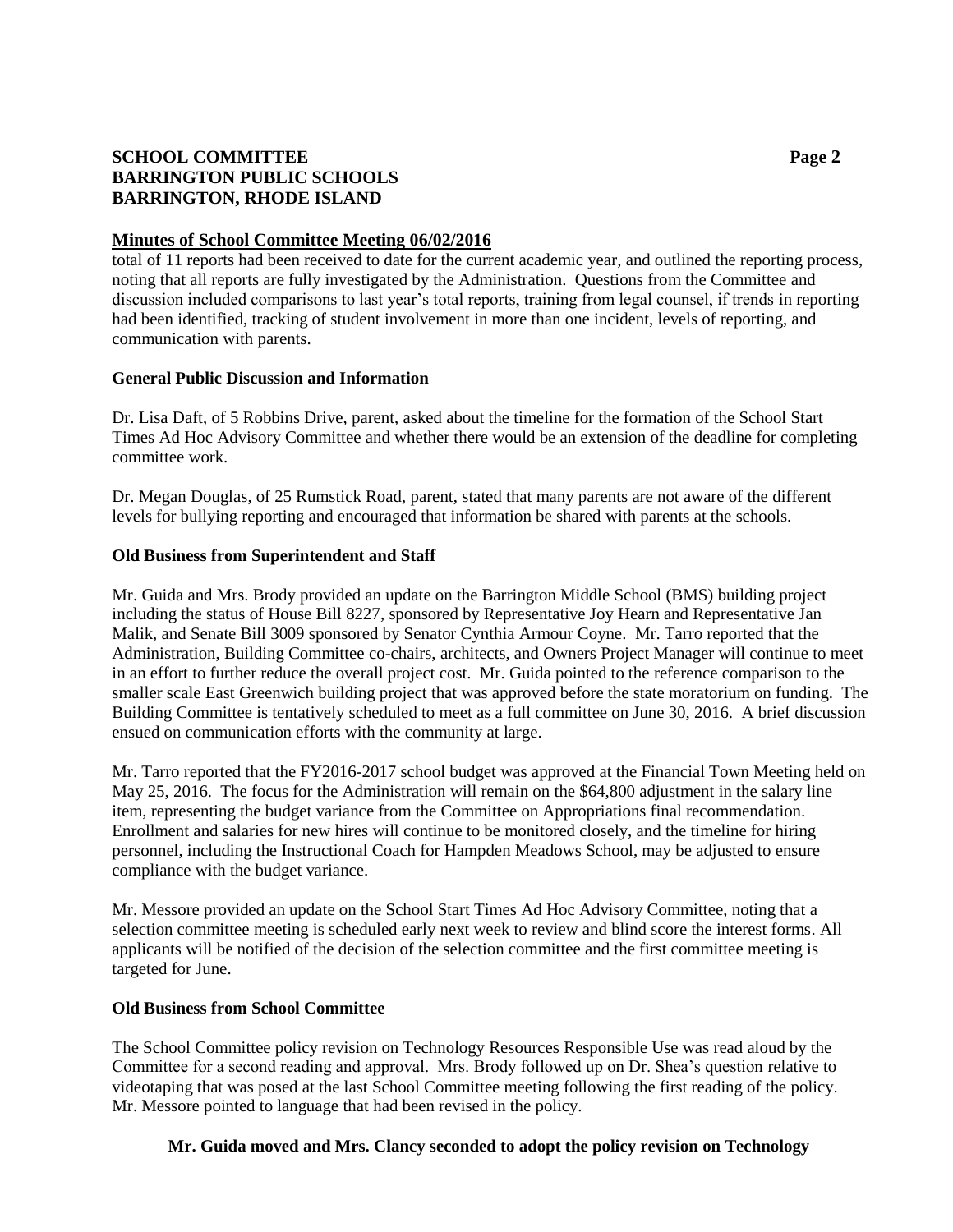# **SCHOOL COMMITTEE Page 3 BARRINGTON PUBLIC SCHOOLS BARRINGTON, RHODE ISLAND**

## **Minutes of School Committee Meeting 06/02/2016**

**Resources Responsible Use. The motion passed 4-0 with Mrs. Brody, Mr. Alessandro, Mrs. Clancy, and Mr. Guida voting in the affirmative for the motion.**

The School Committee policy on Non-School-Sponsored Trips was read aloud by the Committee for a second reading and approval.

# **Mrs. Clancy moved and Mr. Guida seconded to adopt the policy on Non-School-Sponsored Trips. The motion passed 4-0 with Mrs. Brody, Mr. Alessandro, Mrs. Clancy, and Mr. Guida voting in the affirmative for the motion.**

Mrs. Brody asked for clarification on dissemination of the policy. Mr. Messore stated that principals will address the policy at their staff meetings and it will be referenced in the Superintendent monthly newsletter.

## **New Business from Superintendent and Staff**

Mr. Messore announced the leave of absence for Mrs. Dana DeLory, Hampden Meadows School, Grade 4 Teacher, and the resignations of Ms. Michelle George, Barrington High School, Boys Indoor and Outdoor Track and Field Assistant Coach, and Mr. Nicholas Guadagno, Barrington High School, Girls Basketball Junior Varsity Head Coach.

# **Mr. Guida moved and Mrs. Clancy seconded to approve the recommendation of the Superintendent with respect to the request for home schooling for the named individual. The student name was not identified publicly. The motion passed 4-0 with Mrs. Brody, Mr. Alessandro, Mrs. Clancy, and Mr. Guida voting in the affirmative for the motion.**

Mr. Tarro reported that four sealed bid proposals were received for Phase II of the Immediate Health and Safety project to address deficiencies and accessibility in the nurses' rooms at Nayatt, Primrose Hill, and Hampden Meadows schools that had been identified during the comprehensive facilities evaluation; information was provided to the Committee for its reference prior to the meeting. Mr. Tarro noted that Mr. Thomas Lonardo, architect, had provided assistance to the Administration in the bid evaluation process. It was the recommendation of the Administration to award the bid to the lowest qualified evaluated bidder, Urbane Construction Corporation, of Cranston, Rhode Island, for an amount not to exceed \$345,000. Mr. Alessandro asked about the asbestos removal defined in the project. Mr. Tarro responded that inclusion of asbestos removal is standard because of the age of the school buildings.

## **Mr. Guida moved and Mrs. Clancy seconded to award the bid for Immediate Health and Safety Project – Phase II to the lowest qualified evaluated bidder, Urbane Construction Corporation, of Cranston, RI, for an amount not to exceed \$345,000.**

Mr. Guida asked if there was an explanation for the differences in the bid amounts received for the project. Mr. Tarro responded that although there is no explanation for the range of the submitted bids, there had been validation of the numbers in the proposals.

# **The motion passed 4-0 with Mrs. Brody, Mr. Alessandro, Mrs. Clancy, and Mr. Guida voting in the affirmative for the motion.**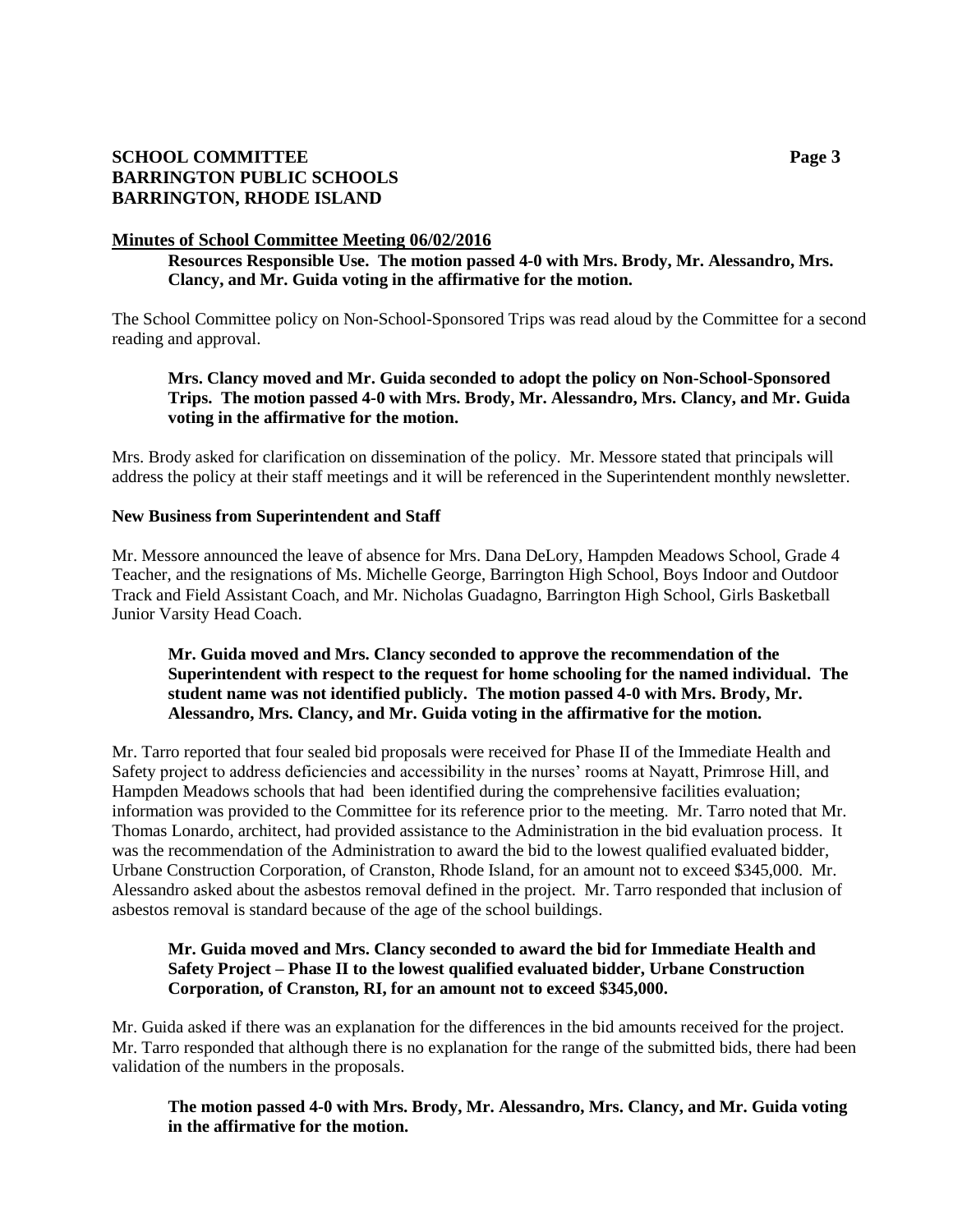# **SCHOOL COMMITTEE Page 4 BARRINGTON PUBLIC SCHOOLS BARRINGTON, RHODE ISLAND**

## **Minutes of School Committee Meeting 06/02/2016**

Mr. Tarro reported that six sealed bid proposals with unit prices ranging from \$168.00 to \$211.31were received for student Chromebooks to support 1:1 implementation at Barrington Middle School; information was provided to the Committee for its reference prior to the meeting. Mr. Tarro noted that Mr. David Burrows, Director of Technology, had provided assistance to the Administration in the bid evaluation process. It was the recommendation of the Administration to award the bid to the lowest qualified evaluated bidder, HP Inc., of Easton, Massachusetts, at a unit price of \$173.00 including a three-year warranty. Questions from the Committee included experience with the recommended company and devices, Chromebooks currently in use at Barrington High School, and the anticipated need for protective cases.

# **Mr. Guida moved and Mrs. Clancy seconded to award the bid for Chromebooks to support 1:1 implementation at Barrington Middle School to the lowest qualified evaluated bidder, HP Inc., of Easton, MA, for a warranty unit price of \$173.00. The motion passed 4-0 with Mrs. Brody, Mr. Alessandro, Mrs. Clancy, and Mr. Guida voting in the affirmative for the motion.**

Mr. Tarro reported that two sealed bid proposals were received for a Strength and Conditioning Coach. Information was provided to the Committee for its reference prior to the meeting. Mr. Tarro noted that Mr. George Finn, Athletic Director, had provided assistance to the Administration in the bid evaluation process. It was the recommendation of the Administration to award the bid to the lowest qualified evaluated bidder, Olympic Physical Therapy, of Middletown, Rhode Island, at an hourly rate of \$20.00 for years one and two, and \$22.00 per hour for year three of the contract with an optional two year extension. As the bid proposals were closely aligned, the recommendation is based on the response to the bid proposal. Questions from the Committee included current services including hours and student accessibility, overall budget, opportunity for contract extension, and nutrition needs as a topic for the Health and Wellness Committee.

**Mr. Guida moved and Mrs. Clancy seconded to award the bid for a Strength and Conditioning Coach to the lowest qualified evaluated bidder, Olympic Physical Therapy, of Middletown, RI, for a period of three years with the option of two additional one-year extensions at the hourly rate of \$20.00 for years one and two, and \$22.00 for year three. The motion passed 4-0 with Mrs. Brody, Mr. Alessandro, Mrs. Clancy, and Mr. Guida voting in the affirmative for the motion.**

# **New Business from School Committee**

The Health and Wellness Committee held their last meeting of the academic year on June 1, 2016. Mr. Messore provided an update on the meeting that included a summarized report by Mrs. Joanne Royley, Barrington High School (BHS) Student Assistance Counselor, on the BHS Stanford University Challenge Success Survey data, as well as discussion on committee redesign, and the announcement of the resignation of Dr. Shea as Chair of the Health and Wellness Committee. The Committee recognized Dr. Shea for his leadership and significant contributions as Chair of the Health and Wellness Committee for the past eight years. Mr. Messore suggested that discussion at the next School Committee meeting would include next steps to allow for planning time over the summer.

Mrs. Brody led the Committee discussion on the community engagement process and proposed the administration of surveys in June, 2016 to provide data to inform the collaborative work of the Administration and Committee on Strategic Objectives in summer, 2016. Mrs. Brody shared information on moving from communication to community engagement as presented by the Pewaukee School District in Wisconsin at the National School Boards Association annual conference held in April, 2016. Discussion ensued on the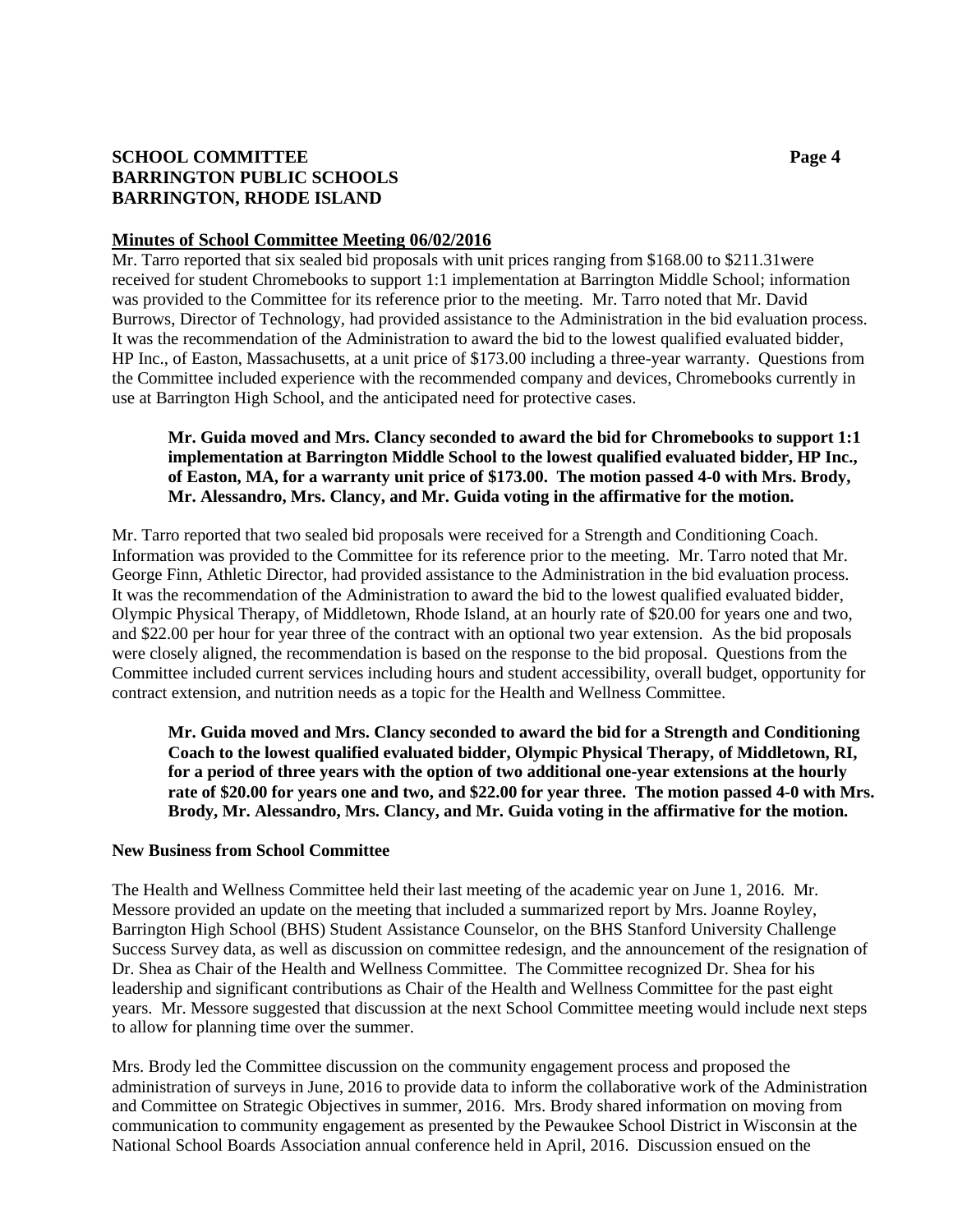# **SCHOOL COMMITTEE Page 5 BARRINGTON PUBLIC SCHOOLS BARRINGTON, RHODE ISLAND**

## **Minutes of School Committee Meeting 06/02/2016**

feasibility of conducting a survey in June, establishing benchmark data with a systematic process to gain feedback, the use of a similar survey as used last June versus the use of a new survey, survey structure, and budget for communications. Mr. Messore noted that it would be important to have feedback to inform, direct and guide the work on Strategic Objectives this summer. Mrs. Brody will provide survey templates for review. The Committee is planning a strategic objectives workshop for this summer that will include the topic of community engagement.

## **Decision Items**

# **Mr. Guida moved and Mrs. Clancy seconded to approve the consent agenda. The motion passed 4-0 with Mrs. Brody, Mr. Alessandro, Mrs. Clancy, and Mr. Guida voting in the affirmative for the motion.**

#### **Discussion Future Agenda Items**

Mr. Messore reported that the next regular School Committee meeting scheduled for Thursday, June 16, 2016 will feature a student achievement data report and information on the Barrington High School Stanford University Challenge Success Survey, and include an update on the School Start Times Ad Hoc Advisory Committee. The School Committee will also hold an International Baccalaureate Program informational workshop on Thursday, June 9, 2016.

Mr. Alessandro asked for updates on the job searches for the positions of Director of Pupil Personnel Services and Administrative Assistant to the Superintendent.

#### **Announcements**

Mr. Messore announced that the Barrington Education Foundation (BEF) has awarded seven grants in 2016 totaling \$35,792 to Barrington Public Schools and thanked BEF for its educational partnership.

Mrs. Dillon announced that Barrington Public Schools has been selected for a third round, including another District visit in fall, 2016, in the process for recognition as a  $21<sup>st</sup>$  Century Learning Exemplar Program.

Mrs. Brody announced that Mr. Guida will hand out the diplomas at the Barrington High School Graduation on Sunday, June 5, 2016. The Friendship Service will be held on Saturday, June 4, 2016.

Mrs. Brody also announced that the National Education Association Barrington (NEAB) reception for honorees and retirees will be held on Wednesday, June 8, 2016.

#### **General Public Discussion and Information**

Dr. Megan Douglas provided a follow up comment to note that all school PTOs are equally effective and encouraged the inclusion of a PTO representative on the Health and Wellness Committee.

Mr. Anthony Arico, Jr., of 166 Lincoln Avenue, shared information printed on the front page of the Warren Times requiring students to register for the school bus. Mr. Arico also stressed the importance of having proper authorization for use of Barrington High School for extracurricular events.